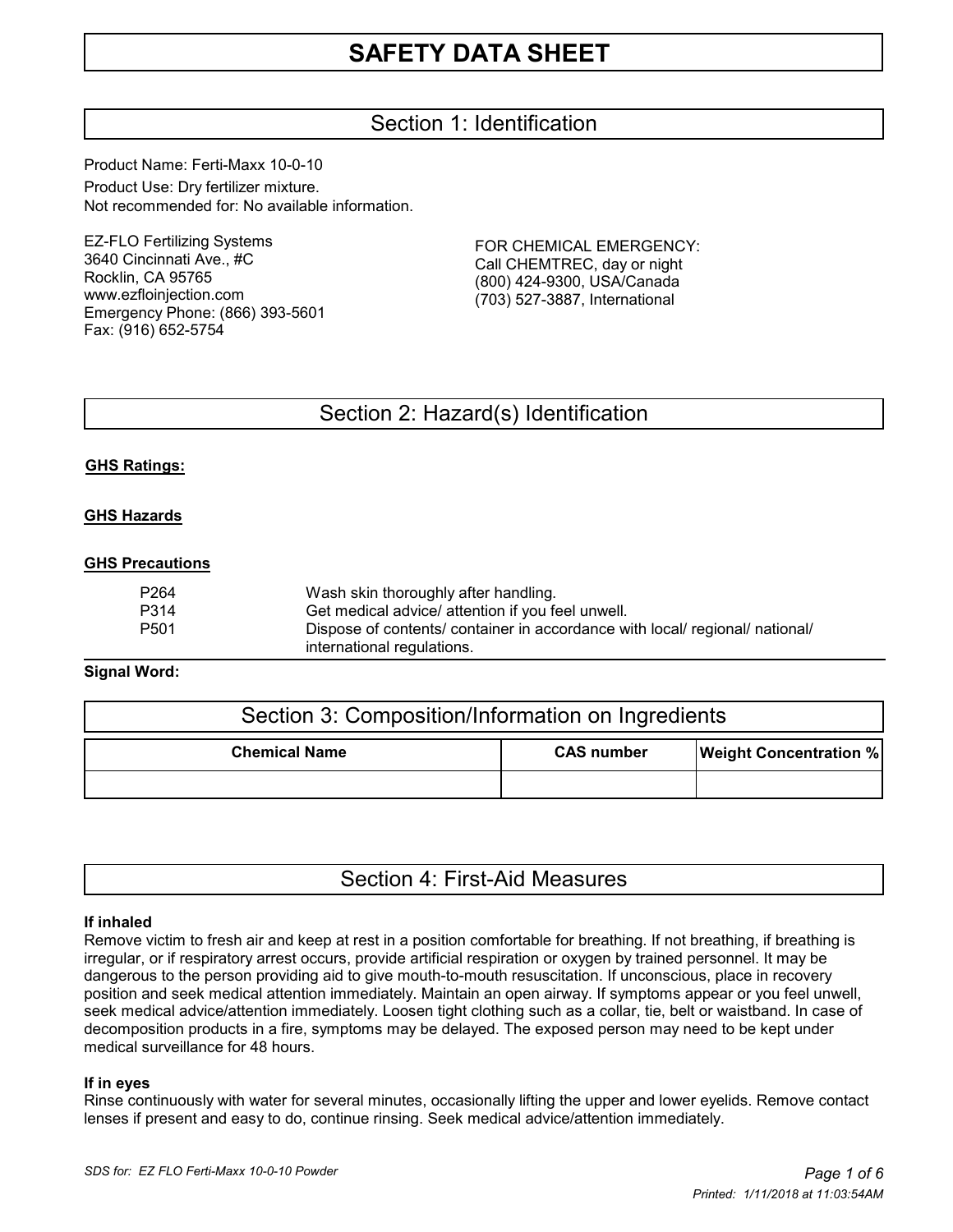#### **If on skin (or hair)**

Remove immediately all contaminated clothing. Rinse skin with plenty of soap and water for several minutes. If irritation/rash develops or persists, seek medical advice/attention immediately. Wash contaminated clothing before reuse.

#### **If swallowed**

Seek immediate medical advice/attention. Call a poison control center or physician. Rinse mouth with water. Remove dentures, if any. Move victim to fresh air and keep at rest in a position comfortable for breathing. If the person is conscious, give small quantities of water to drink. Stop if the exposed person feels sick as vomiting may be dangerous. Do not induce vomiting unless directed to do so by medical personnel. If vomiting occurs, the head should be kept low so that vomit does not enter the lungs. Never give anything by mouth to an unconscious person. If unconscious, place victim in recovery position and seek medical attention immediately. Maintain an open airway. Loosen tight clothing such as collar, tie, belt or waistband.

#### **Most important symptoms and effects, both acute and delayed**

The most important known symptoms and effects are described in section 11.

#### **Indication of any immediate medical attention and special treatment needed**

Provide general supportive measures and treat symptomatically. Symptoms may be delayed.

#### **General information**

Ensure that medical personnel are aware of the material(s) involved, and take precautions to protect themselves. Show this safety data sheet to the doctor in attendance.

## Section 5: Fire-Fighting Measures

#### **Suitable extinguishing media**

Water fog. Water spray. Dry chemical. Carbon dioxide (CO2). Foam.

#### **Unsuitable extinguishing media** None known.

**Special hazards arising from the chemical(s)**

None known.

#### **Hazardous combustion products**

See section 10.

#### **Firefighting**

If evacuation of personnel is necessary, evacuate to an upwind area. Decontaminate personnel and equipment with a water wash-down after fire and smoke exposure.

#### **Firefighting equipment**

Firemen and emergency responders: wear full turnout gear or Level A equipment, including positive-pressure, selfcontained breathing apparatus (SCBA).

### Section 6: Accidental Release Measures

#### **Personal precautions, protective equipment and emergency procedures**

Keep unnecessary personnel away from the contaminated area. Avoid raising and breathing dust, and provide adequate ventilation.

As conditions warrant, wear a NIOSH approved self-contained breathing apparatus, or respirator and suitable protective clothing. For personal protection, see section 8.

Take steps to avoid release into the environment, if safe to do so.

#### **Methods and materials used for containment**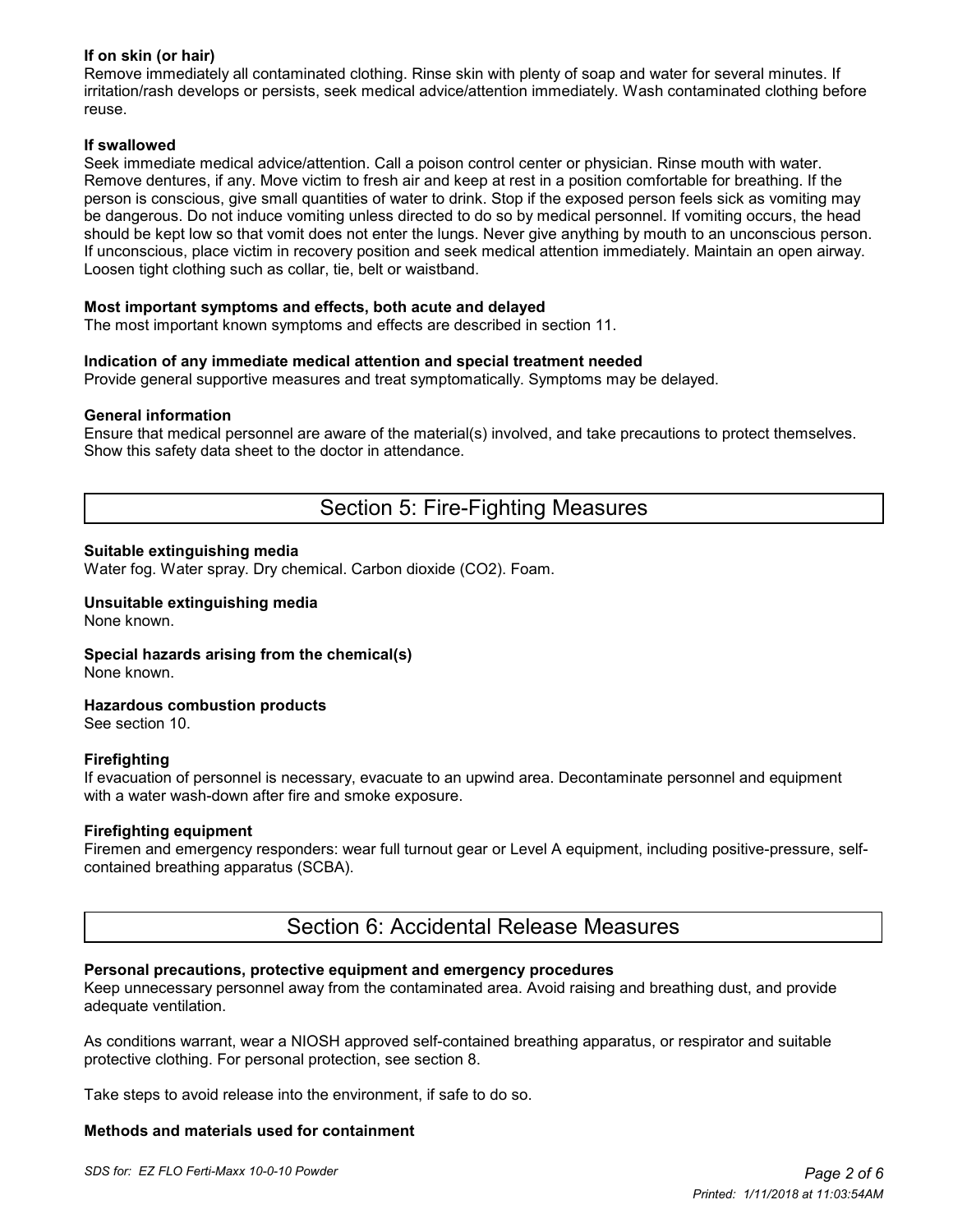Stop the spread of this material, if this can be done without risk. Contain spill and collect, as appropriate. If sweeping of a contained area is necessary use a dust suppressant agent, which does not react with product (see section 10 for incompatibility information). Dispose of the waste in compliance with all Federal, state, regional, and local regulations.

# Section 7: Handling and Storage

#### **Precautions for safe handling**

Do not breathe in dust. Avoid contact with skin and eyes. Do not ingest. Use only with adequate ventilation.

Observe good industrial hygiene practices. Eating, drinking, and smoking should be prohibited in areas where this material is handled, stored, or processed. Workers should wash hands and face, before eating, drinking, and smoking. Remove contaminated clothing and protective equipment before entering eating areas.

#### **Conditions for safe storage, including any incompatibilities**

Keep container tightly closed when not in use. Store in original container protected from direct sunlight in a dry, cool and well-ventilated area, away from incompatible materials (see section 10) and food and drink.

| Section 8: Exposure Controls / Personal Protection |                             |                                                      |                 |  |  |  |
|----------------------------------------------------|-----------------------------|------------------------------------------------------|-----------------|--|--|--|
| Chemical Name / CAS No.                            | <b>OSHA Exposure Limits</b> | <b>ACGIH Exposure Limits   Other Exposure Limits</b> |                 |  |  |  |
|                                                    | Not Established             | Not Established                                      | Not Established |  |  |  |

#### **Appropriate engineering controls**

Handle in accordance with good industrial hygiene and safety practice. Wash hands before breaks and at the end of the workday.

#### **Ventilation**

Good general ventilation should be used. Ventilation rates should be matched to conditions. If applicable, use process enclosures, local exhaust ventilation, or other engineering controls to maintain airborne levels below recommended exposure limits. If exposure limits have not been established, maintain airborne levels to an acceptable level.

#### **Personal protective equipment**

#### **Eye/face protection**

Safety glasses with side shields or goggles are recommended. Avoid contact with eyes.

#### **Hand protection**

 Wear chemical-resistant gloves (butyl rubber or neoprene). Protective gloves should be inspected frequently and discarded when they exhibit cuts, tears, pinholes, or signs of excessive wear. Wash and dry hands after use.

#### **Body protection**

Wear appropriate clothing to prevent repeated or prolonged skin contact.

#### **Respiratory protection**

 In case of insufficient ventilation, wear suitable respiratory equipment. Chemical respirator with organic vapor cartridge.

# Section 9: Physical and Chemical Properties

**Appearance:** Powder **Explosive limits:** No Data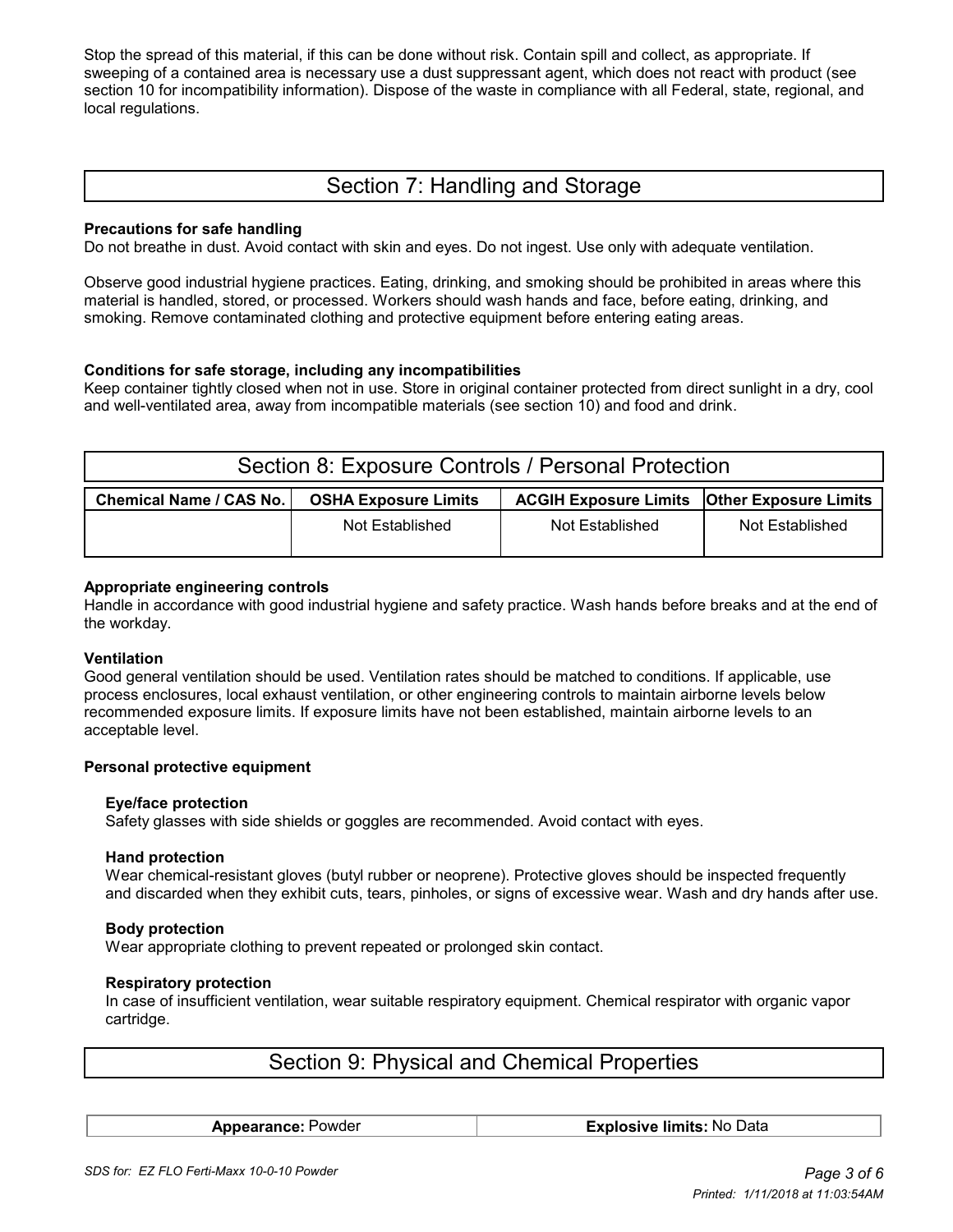**Melting point/Freezing point:** No Data **Evaporation rate:** No Data **Partition coefficient (n-** No Data **octanol/water):**

**Odor:** No Data **Vapor pressure:** No Data **Odor threshold:** No Data **Vapor density:** No Data **pH** No Data **Relative density:** No Data **Specific gravity:** No Data **Solubility:** No Data **Boiling point:** No Data **Boiling range:** No Data **Flash Point:** No Data **Autoignition temperature:** No Data **Flammability:** No Data **Decomposition temperature:** No Data **Viscosity:** No Data

# Section 10: Stability and Reactivity

**Chemical stability STABLE** 

**Incompatible materials**

#### **Hazardous decomposition**

Hazardous polymerization will not occur.

Section 11: Toxicological Information

**Mixture Toxicity**

**Likely routes of exposure**

**Exposure may affect the following organs**

#### **Effects of exposure**

 **Ingestion** Ingestion may cause gastrointestinal irritation. Symptoms can include nausea, diarrhea, vomiting, and abdominal pain.

 **Skin contact** May cause irritation to the skin. Symptoms can include pain, itching and/or redness.

 **Inhalation** May cause respiratory irritation. Symptoms can include sore throat, coughing, sneezing, and labored breathing.

 **Eye contact** May cause eye irritation. Symptoms can include irritation, pain, watering and/or redness.

#### **Conditions aggravated**

Persons with pre-existing skin, eye, and/or respiratory disorders may be more susceptible to the effects of this product.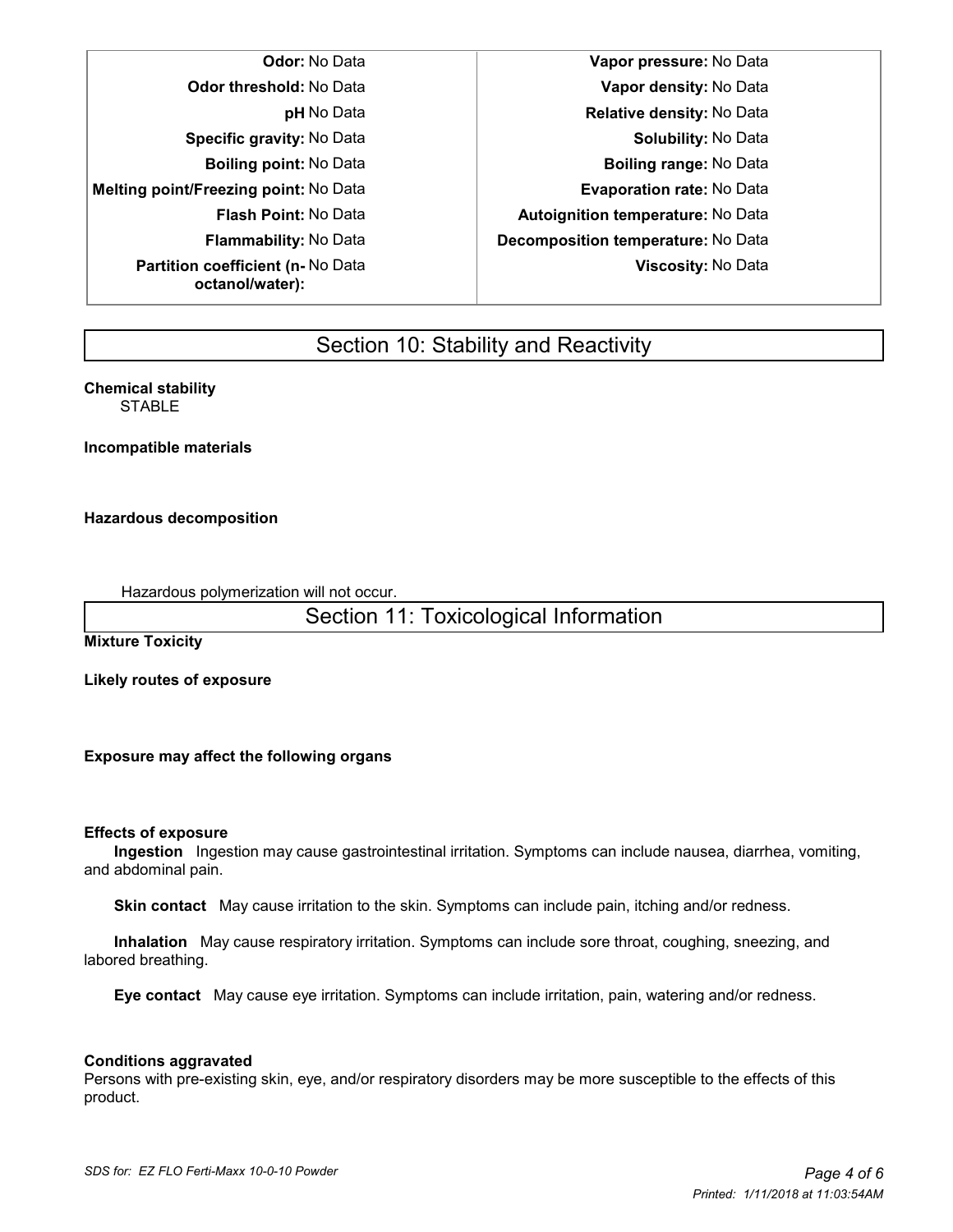#### **Carcinogenicity**

The following chemicals comprise 0.1% or more of this mixture and are listed and/or classified as carcinogens or potential carcinogens by NTP, IARC, OSHA, or ACGIH.

## Section 12: Ecological Information

#### **Ecotoxicity**

No data available

#### **Persistence and degradability** No data available

#### **Bioaccumulative potential** No data available

**Mobility in soil**

No data available

#### **Other adverse effects**

No data available

## Section 13: Disposal Considerations

#### **Disposal instructions**

Do not allow this material to drain into sewers/water supplies. All waste must be handled in accordance with local, state and federal regulations or with regulations of Canada and its Provinces. This product, if unaltered by use, may be disposed of by treatment at a permitted facility or as advised by your local hazardous waste regulatory authority.

#### **Waste from residues/unused products**

Dispose of in accordance with local regulations. Empty containers or liners may retain some product residues. This material and its container must be disposed of in a safe manner (refer to Disposal instructions).

#### **Contaminated packaging**

Empty containers should be taken to an approved waste handling site for recycling or disposal. Since emptied containers may retain product residue, follow label warnings even after container is emptied.

Section 14: Transport Information

**Agency Proper Shipping Name UN Number Packing Group Hazard Class**

DOT Not regulated by DOT

## Section 15: Regulatory Information

### **State of California Safe Drinking Water and Toxic Enforcement Act of 1986 (Proposition 65):** WARNING!

This product contains the following chemicals which are listed by the State of California as carcinogenic or a reproductive toxin:

- None

The following chemicals are listed under Canadian NDSL

- None

## Section 16: Other Information